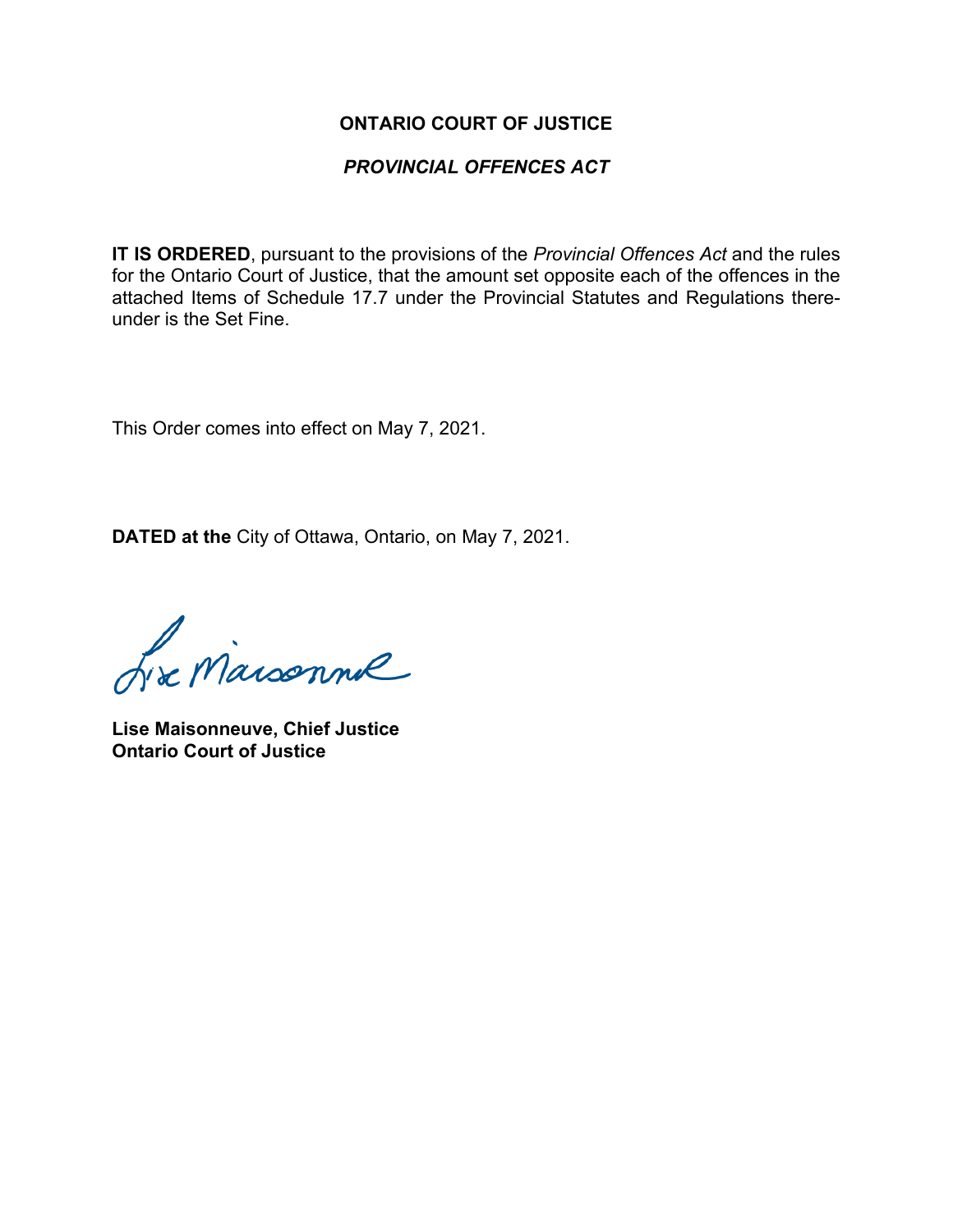## Ontario Court of Justice Last Updated: May 7, 2021

## **Schedule 17.7**

Ontario Regulation 665/98 under the *Fish and Wildlife Conservation Act, 1997*

| <b>Item</b> | <b>Offence</b>                                                                        | <b>Section</b> | <b>Set Fine</b> |
|-------------|---------------------------------------------------------------------------------------|----------------|-----------------|
| 1.          | Fail to carry outdoors card while hunting<br>as required                              | 3(1)           | \$200.00        |
| 2.          | Fail to produce outdoors card to<br>conservation officer                              | 3(3)           | \$200.00        |
| 3.          | Fail to notify the Minister of change of<br>information                               | 6(1)           | \$300.00        |
| 4.          | Obtain hunting licence when not eligible                                              | 6(2)           | \$400.00        |
| 5.          | Apply for more than one outdoors card                                                 | 7(1)           | \$200.00        |
| 6.          | Possess more than one outdoors card                                                   | 7(1)           | \$200.00        |
| 7.          | Fail to return outdoors card as required                                              | 8              | \$200.00        |
| 8.          | Hunting instructor fail to issue certificate                                          | 11(3)          | \$200.00        |
| 9.          | Hunter education examiner fail to issue<br>report                                     | 11(6)          | \$200.00        |
| 10.         | Unlawfully apply for more than one tag                                                | 14(2)          | \$200.00        |
| 11.         | Unlawfully possess more than one tag                                                  | 14(2)          | \$200.00        |
| 12.         | Fail to ensure component of licence<br>remains intact and legible                     | 16(1)          | \$200.00        |
| 13.         | Fail to ensure document required to be<br>carried remains intact and legible          | 16(1)          | \$200.00        |
| 14.         | Unlawfully alter or modify component of<br>licence                                    | 16(2)          | \$400.00        |
| 15.         | Possess component of licence that has<br>been unlawfully altered or modified          | 16(3)          | \$400.00        |
| 16.         | Attach to animal component of licence that<br>has been unlawfully altered or modified | 16(3)          | \$750.00        |
| 17.         | Make a copy or counterfeit tag                                                        | 16(4)          | \$600.00        |
| 18.         | Make a copy or counterfeit validation<br>certificate                                  | 16(4)          | \$600.00        |
| 19.         | Possess a copy or counterfeit tag                                                     | 16(4)          | \$600.00        |
| 20.         | Possess a copy or counterfeit validation<br>certificate                               | 16(4)          | \$600.00        |
| 21.         | Fail to invalidate tag immediately after kill<br>moose                                | 19(1)          | \$500.00        |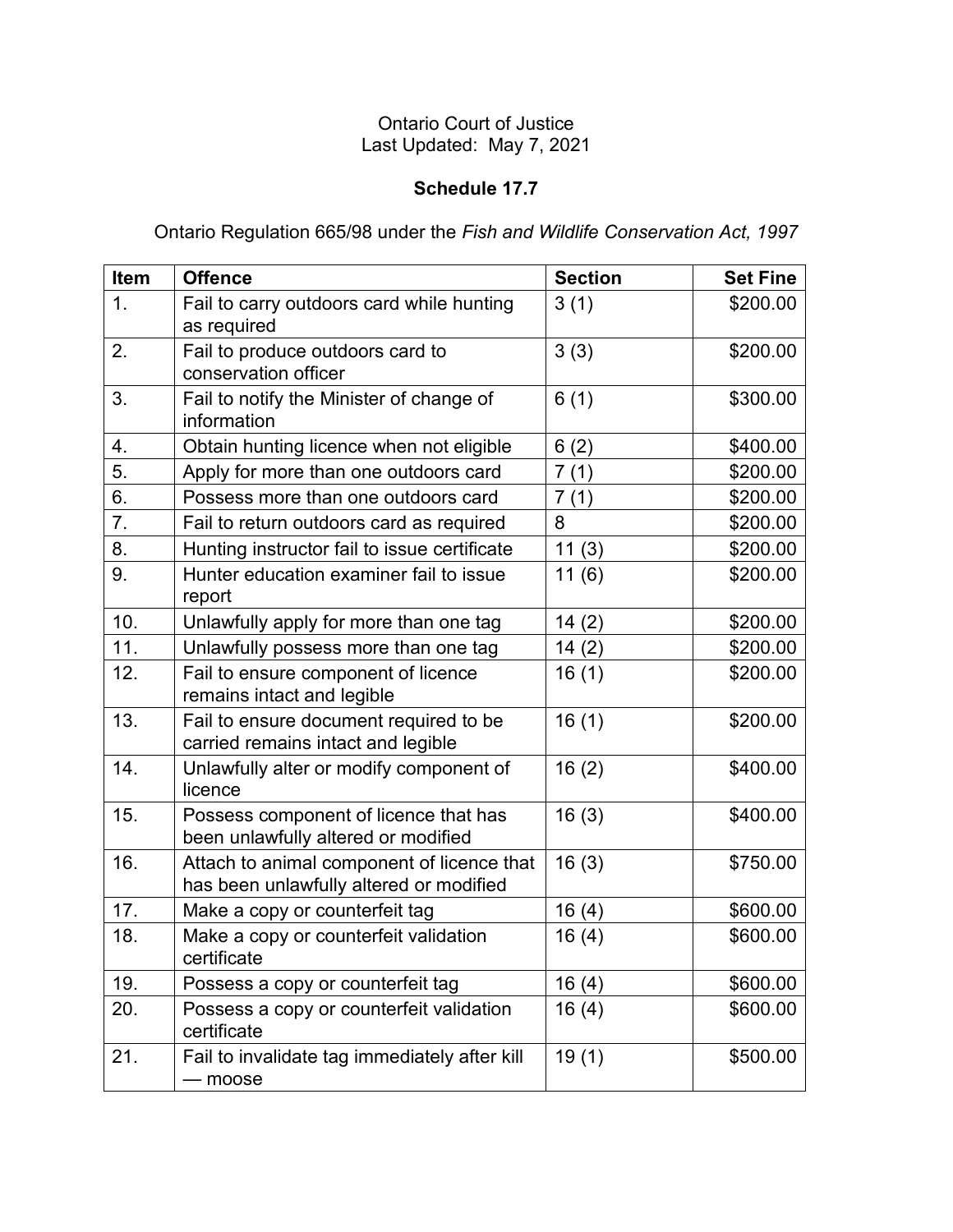| 22. | Fail to invalidate tag immediately after kill<br>$-\mathsf{deer}$                            | 19(1) | \$300.00 |
|-----|----------------------------------------------------------------------------------------------|-------|----------|
| 23. | Fail to invalidate tag immediately after kill<br>$-\mathsf{elk}$                             | 19(1) | \$300.00 |
| 24. | Fail to invalidate tag immediately after kill<br>— bear                                      | 19(1) | \$300.00 |
| 25. | Fail to invalidate tag immediately after kill<br>— wild turkey                               | 19(1) | \$300.00 |
| 26. | Fail to invalidate tag immediately after kill<br>— wolf/coyote                               | 19(1) | \$300.00 |
| 27. | Unlawfully invalidate tag with respect to<br>animal not of same species, type, age or<br>sex | 19(2) | \$300.00 |
| 28. | Unlawfully invalidate tag with respect to<br>animal killed by another person                 | 19(3) | \$500.00 |
| 29. | Fail to keep invalidated tag or attach to<br>animal after kill of wildlife species           | 19(4) | \$300.00 |
| 30. | Fail to properly attach invalidated tag -<br>moose                                           | 19(5) | \$500.00 |
| 31. | Fail to properly attach invalidated tag -<br>deer                                            | 19(5) | \$300.00 |
| 32. | Fail to properly attach invalidated tag -<br>elk                                             | 19(5) | \$300.00 |
| 33. | Fail to properly attach invalidated tag -<br>bear                                            | 19(5) | \$300.00 |
| 34. | Fail to properly attach invalidated tag -<br>wild turkey                                     | 19(5) | \$300.00 |
| 35. | Fail to properly attach invalidated tag -<br>wolf/coyote                                     | 19(5) | \$300.00 |
| 36. | Possess animal that ought to have had tag<br>attached                                        | 19(6) | \$500.00 |
| 37. | Fail to keep tag on person or attached to<br>carcass during transport - moose                | 19(7) | \$500.00 |
| 38. | Fail to keep tag on person or attached to<br>carcass during transport - deer                 | 19(7) | \$300.00 |
| 39. | Fail to keep tag on person or attached to<br>carcass during transport - elk                  | 19(7) | \$300.00 |
| 40. | Fail to keep tag on person or attached to<br>carcass during transport - bear                 | 19(7) | \$300.00 |
| 41. | Fail to keep tag on person or attached to<br>carcass during transport - wild turkey          | 19(7) | \$300.00 |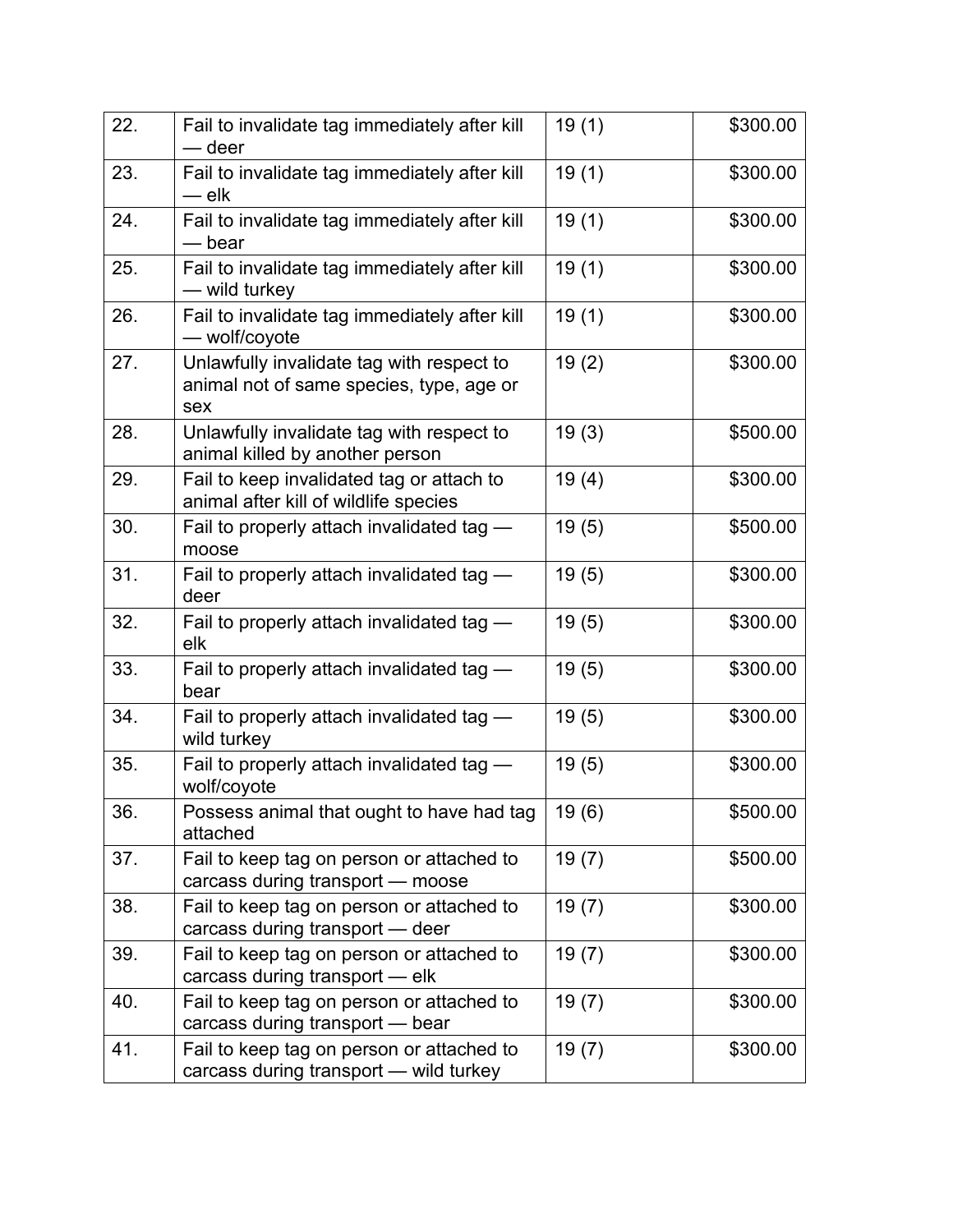| 42. | Fail to keep tag on person or attached to<br>carcass during transport - wolf/coyote | 19(7)      | \$300.00 |
|-----|-------------------------------------------------------------------------------------|------------|----------|
| 43. | Skin, cut or pack carcass so that species<br>cannot be easily identified            | 20(1)(a)   | \$200.00 |
| 44. | Skin, cut or pack carcass so that type of<br>animal cannot be easily identified     | 20(1)(b)   | \$200.00 |
| 45. | Skin, cut or pack carcass so that age of<br>animal cannot be easily identified      | 20(1)(b)   | \$200.00 |
| 46. | Skin, cut or pack carcass so that sex of<br>animal cannot be easily identified      | 20(1)(b)   | \$200.00 |
| 47. | Skin, cut or pack carcass in a manner<br>contrary to instructions accompanying tag  | 20(1)(c)   | \$200.00 |
| 48. | Possess carcass unlawfully skinned, cut or<br>packed                                | 20(3)      | \$200.00 |
| 49. | Bear hunter fail to keep validation<br>certificate on person                        | 21         | \$300.00 |
| 50. | Supervising hunter fail to invalidate tag for<br>wildlife killed by apprentice      | 22(4)      | \$400.00 |
| 51. | Supervising hunter carry or possess more<br>than one firearm                        | 24(2)      | \$400.00 |
| 52. | Fail to immediately notify party of kill                                            | 24.1(4)    | \$200.00 |
| 53. | Party hunting fail to immediately invalidate<br>tag                                 | 24.2(1)    | \$500.00 |
| 54. | Unlawfully hunt deer in a party in a<br>controlled deer hunt management unit        | 24.3       | \$300.00 |
| 55. | Non-resident - unlawfully hunt bear in a<br>party                                   | 24.4       | \$500.00 |
| 56. | Hunt moose under tourist outfitter tag<br>without being a registered guest          | 24.5(1)    | \$400.00 |
| 57. | Hunt moose in WMU 65 with more than<br>one other hunter                             | 24.5(2)    | \$300.00 |
| 58. | Hunt moose in party in WMU 65 - no<br>WMU 65 moose tag                              | 24.5(2)(a) | \$300.00 |
| 59. | Hunt moose in party in WMU 65 without<br>partner permit                             | 24.5(2)(b) | \$300.00 |
| 60. | Partner permit holder - fail to carry<br>partner permit                             | 24.5(3)    | \$200.00 |
| 61. | Partner permit holder - fail to produce<br>partner permit                           | 24.5(3)    | \$200.00 |
| 63. | Unlawfully hunt moose in a party in WMU<br>11B                                      | 24.5(5)    | \$300.00 |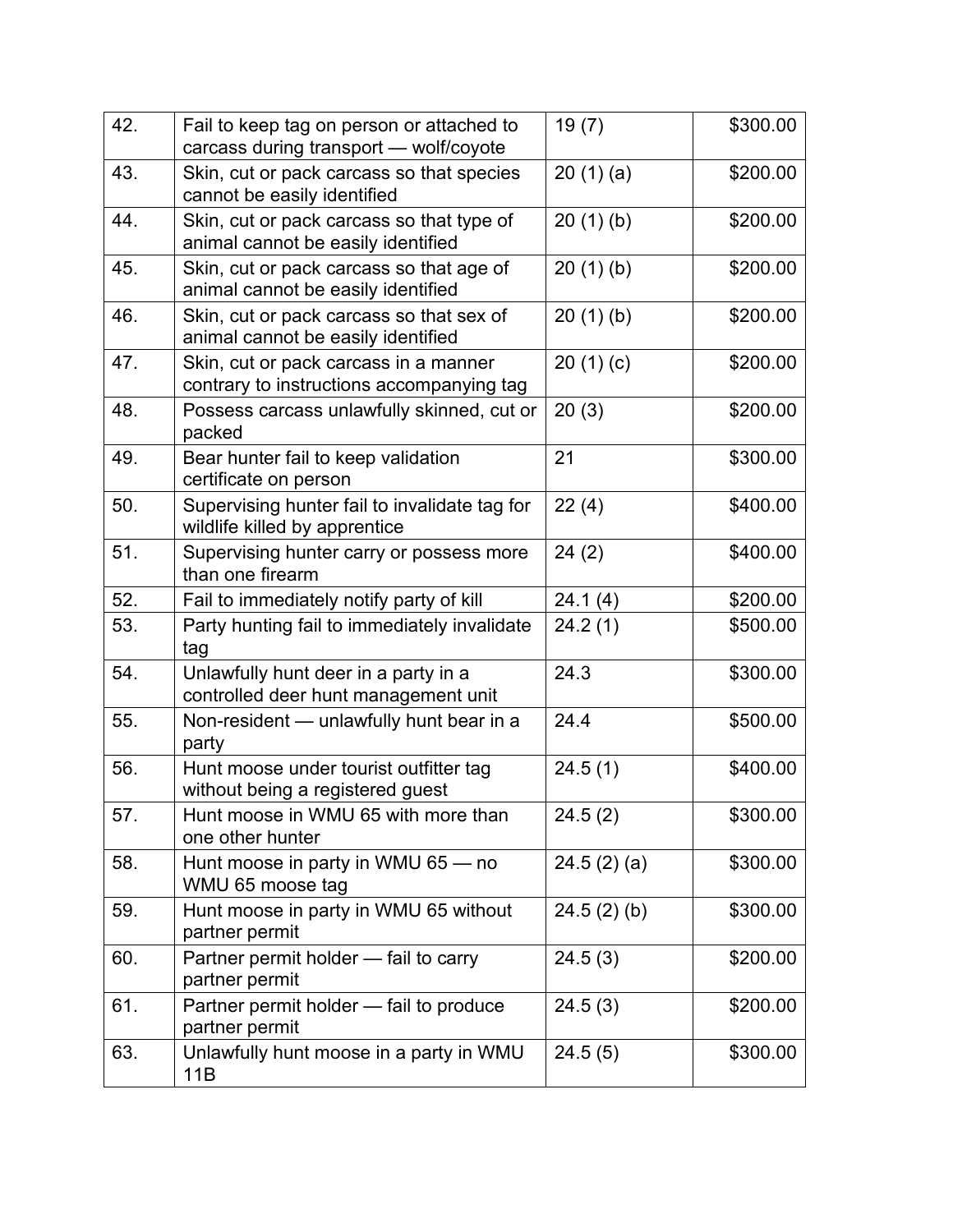| 62. | Unlawfully hunt moose in WMU 65 in<br>mobility impaired season      | 24.5(4)    | \$500.00 |
|-----|---------------------------------------------------------------------|------------|----------|
| 64. | Assistant unlawfully hunt in WMU 11B                                | 24.5(6)(a) | \$300.00 |
| 65. | Assistant fail to carry letter of permission                        | 24.5(6)(b) | \$200.00 |
| 66. | Assistant fail to produce letter of<br>permission                   | 24.5(6)(b) | \$200.00 |
| 67. | Hunt elk in party of more than four persons                         | 24.6(5)    | \$300.00 |
| 68. | Hunt during the closed season - elk                                 | 25(2)      | \$500.00 |
| 69. | Hunt during the closed season - bear                                | 25(2)      | \$500.00 |
| 70. | Hunt during the closed season — bullfrog                            | 25(2)      | \$250.00 |
| 71. | Hunt during the closed season -<br>snapping turtle                  | 25(2)      | \$250.00 |
| 72. | Hunt during the closed season — deer                                | 25(2)      | \$500.00 |
| 73. | Hunt during the closed season -<br>furbearing mammal                | 25(2)      | \$250.00 |
| 74. | Hunt during the closed season — game<br>bird other than wild turkey | 25(2)      | \$250.00 |
| 75. | Hunt during the closed season - wild<br>turkey                      | 25(2)      | \$250.00 |
| 76. | Hunt during the closed season — moose                               | 25(2)      | \$500.00 |
| 77. | Hunt during the closed season — game<br>mammal other than big game  | 25(2)      | \$250.00 |
| 78. | Hunt during the closed season - caribou                             | 25(2)      | \$500.00 |
| 79. | Kill more game amphibians than limit                                | 25(3)      | \$250.00 |
| 80. | Capture more game amphibians than limit                             | 25(3)      | \$250.00 |
| 81. | Possess more game amphibians than limit                             | 25(3)      | \$250.00 |
| 82. | Kill more small game than limit                                     | 25(3)      | \$250.00 |
| 83. | Capture more small game than limit                                  | 25(3)      | \$250.00 |
| 84. | Possess more small game than limit                                  | 25(3)      | \$250.00 |
| 85. | Kill more game birds than number<br>specified in Table 7            | 25(3.1)    | \$250.00 |
| 86. | Kill more small game than number<br>specified in Table 9            | 25(3.1)    | \$250.00 |
| 87. | Possess more game birds than number<br>specified in Table 7         | 25(3.1)    | \$250.00 |
| 88. | Possess more small game than number<br>specified in Table 9         | 25(3.1)    | \$250.00 |
| 89. | Hunt during prohibited time of day                                  |            | \$250.00 |
| 90. | Possess another person's outdoors card<br>while hunting             | 25.1(1)    | \$500.00 |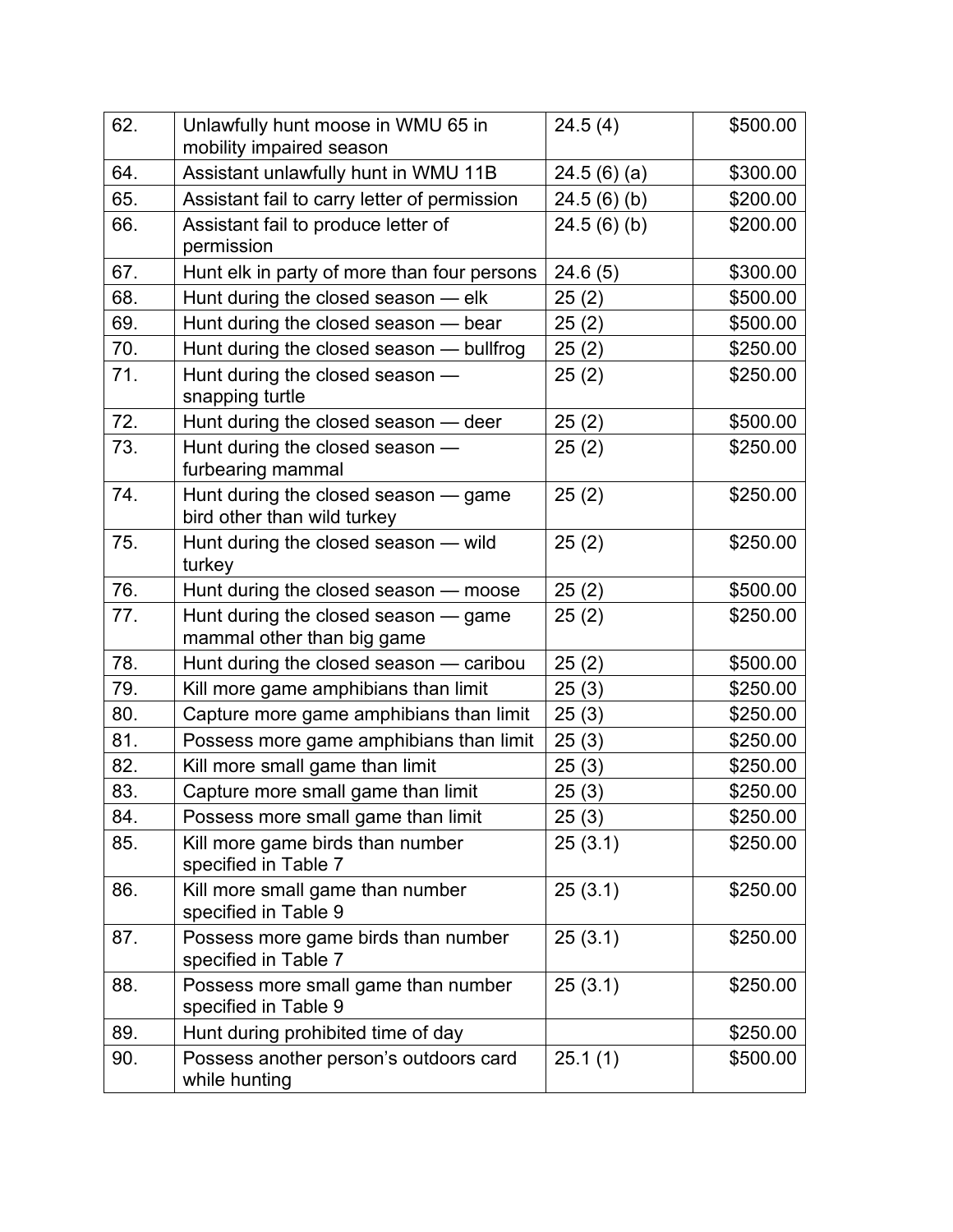| 91.  | Possess another person's tag while<br>hunting                                               | 25.1(1)     | \$500.00 |
|------|---------------------------------------------------------------------------------------------|-------------|----------|
| 92.  | Possess another person's validation<br>certificate while hunting                            | 25.1(1)     | \$500.00 |
| 93.  | Purport to have killed animal killed by<br>another hunter                                   | 25.1(2)     | N.S.F.   |
| 94.  | Hunt with a gun without required<br>accreditation                                           | 25.2(1)     | \$500.00 |
| 95.  | Fail to carry documentation while hunting<br>with a gun                                     | 25.2(2)     | \$200.00 |
| 96.  | Fail to carry documentation while in<br>possession of a gun for the purpose of<br>hunting   | 25.2(2)     | \$200.00 |
| 97.  | Fail to produce documentation when<br>hunting with a gun                                    | 25.2(2)     | \$200.00 |
| 98.  | Fail to produce documentation while in<br>possession of a gun for the purpose of<br>hunting | 25.2(2)     | \$200.00 |
| 99.  | Fail to wear hunter orange while hunting                                                    | 26(1)       | \$300.00 |
| 100. | Apply for more than two wolf/coyote seals<br>in same year                                   | 30          | \$200.00 |
| 101. | Possess more than two wolf/coyote seals<br>in same year                                     | 30          | \$200.00 |
| 102. | Apply for more than two licences to hunt<br>wild turkey - spring                            | 31(1)(a)    | \$200.00 |
| 103. | Possess more than two licences to hunt<br>wild turkey - spring                              | 31(1)(a)    | \$200.00 |
| 104. | Apply for more than one licence to hunt<br>wild turkey - fall                               | 31(1)(b)    | \$200.00 |
| 105. | Possess more than one licence to hunt<br>wild turkey - fall                                 | 31(1)(b)    | \$200.00 |
| 106. | Kill more than one wild turkey in a day                                                     | 31(4)       | \$250.00 |
| 107. | Possess more than two wild turkeys -<br>spring                                              | 31(5)(a)    | \$250.00 |
| 108. | Possess more than one wild turkey - fall                                                    | 31(5)(b)    | \$250.00 |
| 109. | Hunt wild turkey using a live decoy                                                         | 33(1)(a)    | \$200.00 |
| 110. | Hunt wild turkey using an electronic call                                                   | 33(1)(b)    | \$200.00 |
| 111. | Hunt wild turkey within 400 metres of bait                                                  | 33 $(1)(c)$ | \$200.00 |
| 112. | Hunt double-crested cormorant without<br>adequate means to retrieve                         | 34.1(1)     | \$300.00 |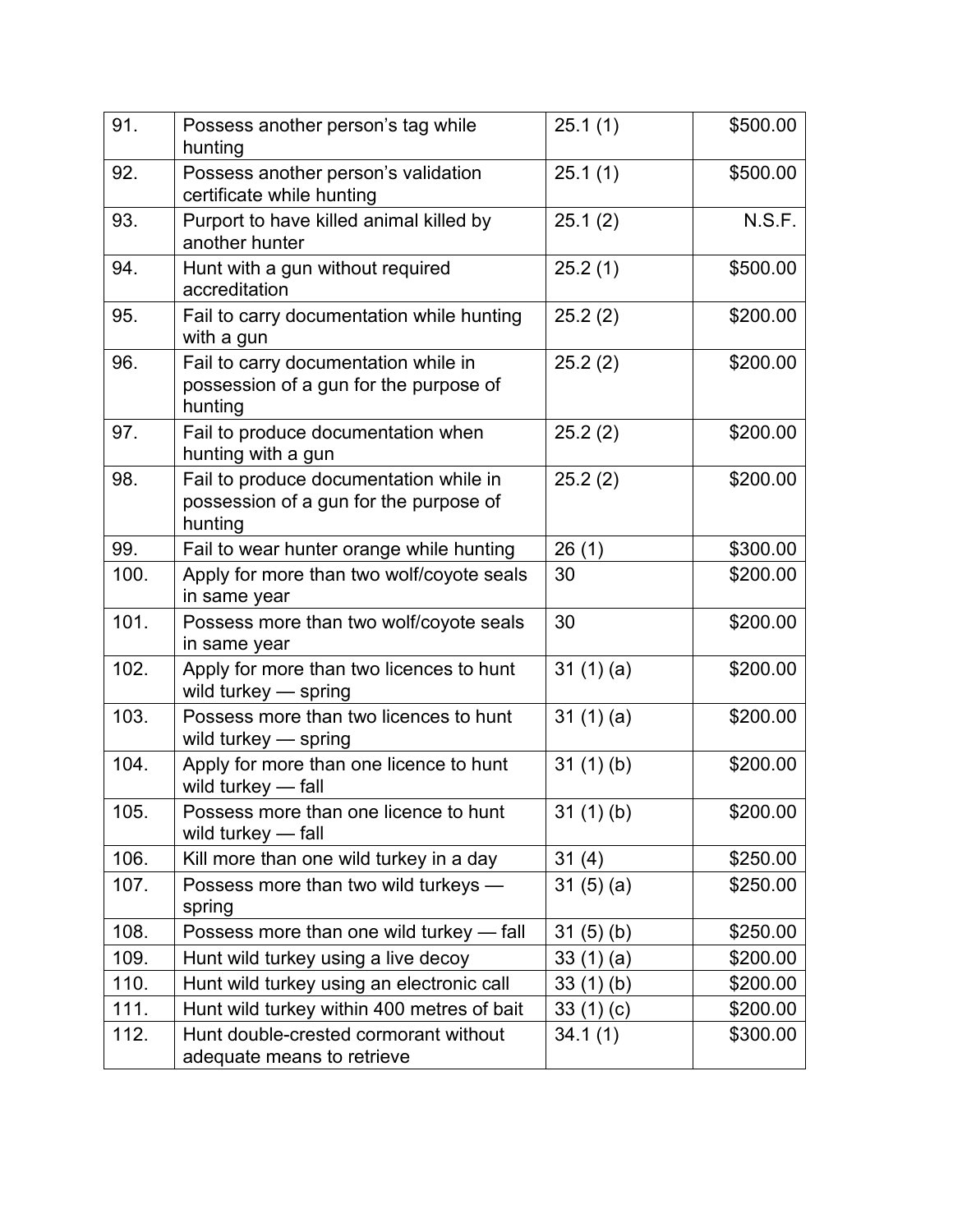| 113. | Failure to immediately retrieve a double-<br>crested cormorant                            | 34.1(2)(a)    | \$300.00 |
|------|-------------------------------------------------------------------------------------------|---------------|----------|
| 114. | Fail to immediately kill a double-crested<br>cormorant that is still alive upon retrieval | $34.1(2)$ (b) | \$300.00 |
| 115. | Catch more than 12 northern leopard frogs<br>in a day for use as bait                     | 35(2)         | \$200.00 |
| 116. | Possess more than 12 northern leopard<br>frogs for use as bait                            | 35(2)         | \$200.00 |
| 117. | Catch frog other than leopard frog for use<br>as bait                                     | 35(3)         | \$250.00 |
| 118. | Possess frog other than leopard frog for<br>use as bait                                   | 35(3)         | \$250.00 |
| 119. | Kill frog other than leopard frog for use as<br>bait                                      | 35(3)         | \$250.00 |
| 120. | Hunt frogs in Nogies Creek                                                                | 36            | \$100.00 |
| 121. | Unlawfully hunt deer in controlled deer<br>hunt                                           | 38(1)         | \$300.00 |
| 122. | Apply for more than two deer seals -<br><b>WMU 93C</b>                                    | 39(3)         | \$200.00 |
| 123. | Possess more than two deer seals -<br><b>WMU 93C</b>                                      | 39(3)         | \$200.00 |
| 124. | Fail to properly attach seal to deer -<br><b>WMU 93C</b>                                  | 39(6)(a)      | \$300.00 |
| 125. | Transport deer without seal attached -<br><b>WMU 93C</b>                                  | 39(6)(b)      | \$300.00 |
| 126. | Fail to carry consent of property owner<br>while hunting elk on property                  | 42(3)         | \$200.00 |
| 127. | Fail to produce for inspection consent of<br>owner - elk hunt                             | 42(4)         | \$200.00 |
| 128. | Hunt predominantly white moose                                                            | 45            | \$500.00 |
| 129. | Tourist outfitter — provide moose tag to<br>person who is not a registered guest          | 46 (2)        | \$700.00 |
| 130. | Possess unlawfully provided moose tag                                                     | 46 (3)        | \$500.00 |
| 131. | Tourist outfitter - fail to keep guest record<br>as required                              | 46 (4)        | \$400.00 |
| 132. | Tourist outfitter - fail to keep guest record<br>for three years                          | 46 (5)        | \$400.00 |
| 133. | Fail to carry documentation while hunting<br>as registered guest                          | 46 (6)        | \$200.00 |
| 134. | Fail to produce documentation while<br>hunting as registered guest                        | 46 (6)        | \$200.00 |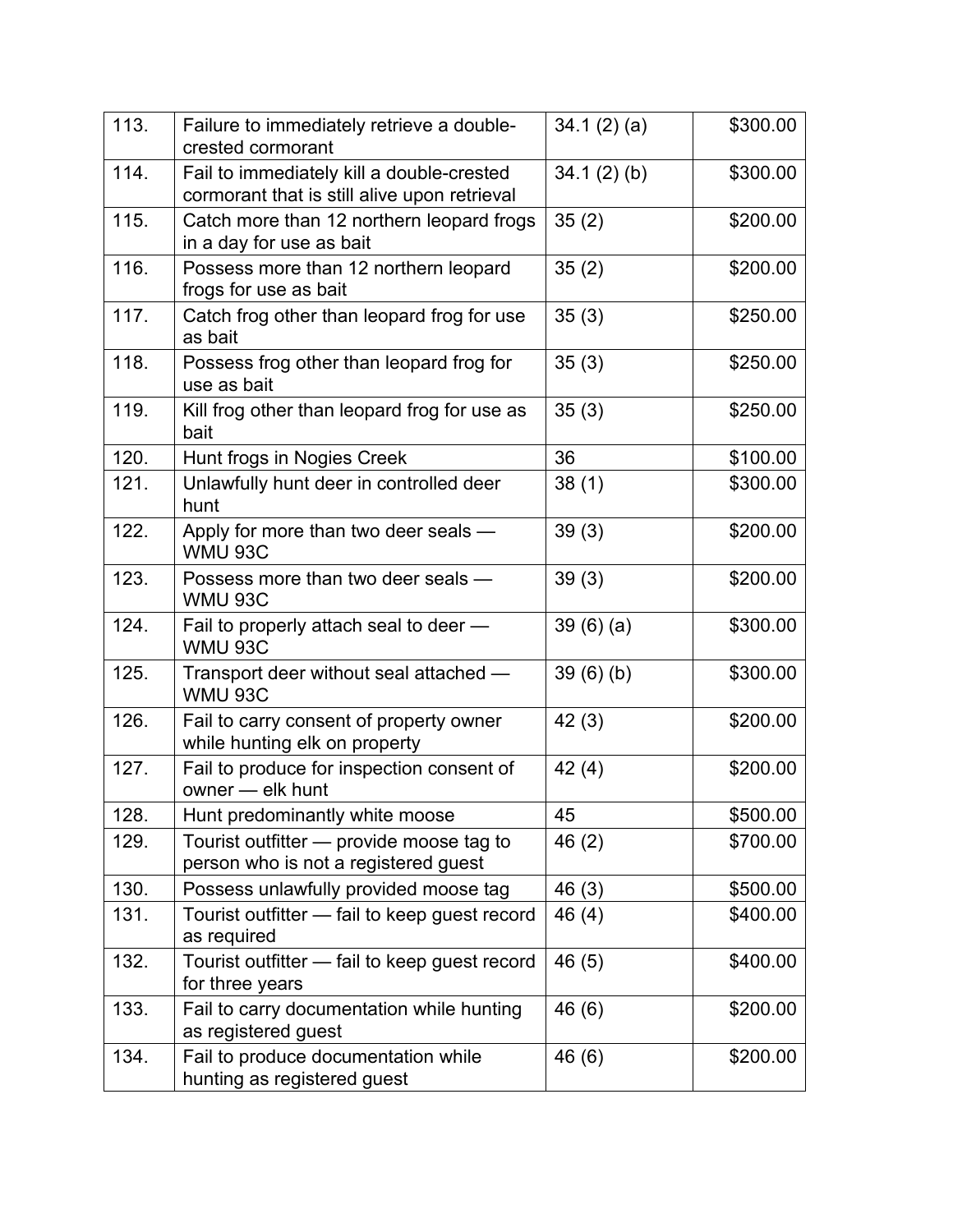| 135. | Make false statement in registered guest<br>documentation                                      | 46 (8)                    | \$400.00 |
|------|------------------------------------------------------------------------------------------------|---------------------------|----------|
| 136. | Hunt moose on private land in WMU 65<br>without carrying required consent of land<br>owner     | 48 (1)                    | \$200.00 |
| 137. | Fail to produce for inspection consent of<br>land owner - WMU 65 moose hunt                    | 48 (2)                    | \$200.00 |
| 138. | Unlawfully hunt moose in WMU 65                                                                | 49 (1)                    | \$300.00 |
| 139. | Unlawfully hunt moose in WMU 11B                                                               | 49(2)                     | \$300.00 |
| 140. | Resident apply for more than two bear<br>tags                                                  | 51(3)                     | \$200.00 |
| 141. | Resident possess more than two bear tags                                                       | 51(3)                     | \$200.00 |
| 142. | Bear operator - issue validation<br>certificate to non-resident without contract               | 54(3)                     | \$700.00 |
| 143. | Bear operator - issue validation<br>certificate for area outside of operator's<br>licence area | 54(4)                     | \$700.00 |
| 144. | Possess unlawfully issued validation<br>certificate                                            | 54(5)                     | \$500.00 |
| 145. | Use unlawfully issued validation certificate                                                   | 54(5)                     | \$500.00 |
| 146. | Bear operator - fail to complete validation<br>certificate                                     | 54 (6) subpara.<br>1 i    | \$400.00 |
| 147. | Bear operator - fail to follow instruction<br>from Ministry                                    | 54 (6) subpara.<br>$1$ ii | \$400.00 |
| 148. | Bear operator - fail to return unissued,<br>cancelled or void validation certificate           | 54 (6) para. 2            | \$300.00 |
| 149. | Bear operator - transfer unissued<br>validation certificate                                    | 54(7)                     | \$700.00 |
| 150. | Unlawfully shoot cub                                                                           | 55(1)                     | \$600.00 |
| 151. | Unlawfully shoot female bear                                                                   | 55(1)                     | \$600.00 |
| 152. | Unlawfully place bear bait within 500<br>metres of a dwelling                                  | 56 (1) para. 1            | \$200.00 |
| 153. | Place bear bait within 500 metres of a<br>public building                                      | 56 (1) para. 2            | \$200.00 |
| 154. | Unlawfully place bear bait within 30 metres<br>of a right of way or recreational trail         | 56 (1) para. 3            | \$200.00 |
| 155. | Hunt bear within 400 metres of waste<br>disposal site                                          | 57                        | \$300.00 |
| 156. | Fail to complete hunter report                                                                 | 58(1)                     | \$300.00 |
| 157. | Fail to use required form for hunter report                                                    | 58(2)                     | \$300.00 |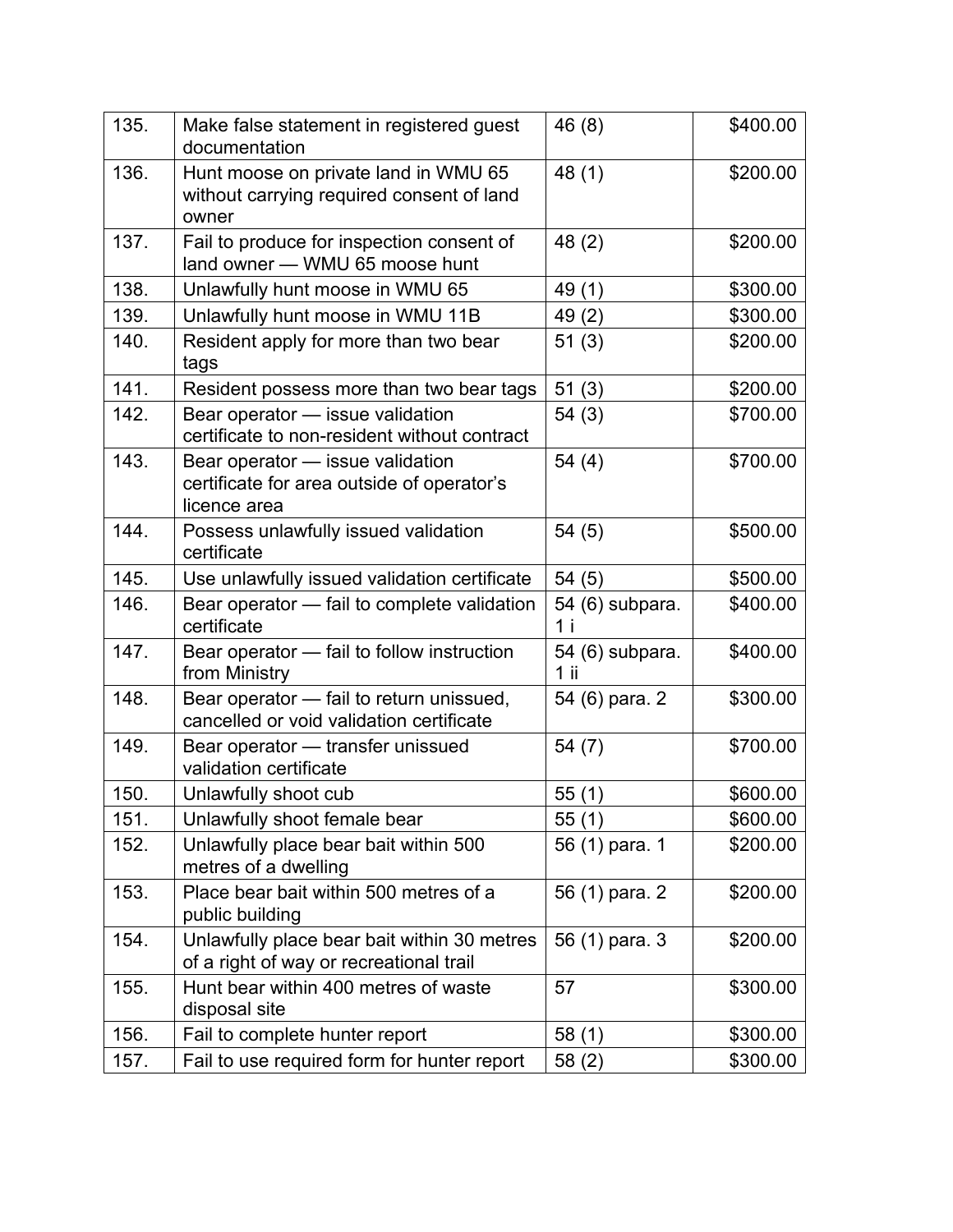| 158. | Fail to submit wolf/coyote report by<br>January 14                               | 58 (5) para. 1        | \$300.00 |
|------|----------------------------------------------------------------------------------|-----------------------|----------|
| 159. | Fail to submit wild turkey - spring report<br>by June 14                         | 58 (5) para. 2        | \$300.00 |
| 160. | Fail to submit wild turkey - fall report by<br>November 14                       | 58 (5) para. 3        | \$300.00 |
| 161. | Fail to submit elk report within 14 days of<br>season closing                    | 58 (5) para. 4        | \$300.00 |
| 162. | Fail to submit moose report by December<br>29                                    | 58 (5) para. 5        | \$300.00 |
| 163. | Fail to submit deer report by January 14                                         | 58 (5) para. 6        | \$300.00 |
| 164. | Fail to submit bear report by December 14                                        | 58 (5) para. 7        | \$300.00 |
| 165. | Resident registered guest - fail to submit<br>hunter report to tourist outfitter | 59(1)                 | \$300.00 |
| 166. | Non-resident bear hunter - fail to submit<br>hunter report                       | 60(1)                 | \$300.00 |
| 167. | Tourist outfitter - fail to submit hunter<br>report                              | 61(1)                 | \$600.00 |
| 168. | Bear operator - fail to submit hunter<br>report                                  | 61(1)                 | \$600.00 |
| 169. | Fail to submit hunter report to appropriate<br>district office                   | 61(2)                 | \$300.00 |
| 170. | Tourist outfitter - fail to submit report by<br>December 29                      | 61(3)(a)              | \$600.00 |
| 171. | Licensed bear operator - fail to submit<br>spring report                         | 61 $(3)$ $(b)$ $(i)$  | \$600.00 |
| 172. | Licensed bear operator - fail to submit<br>fall report                           | 61 $(3)$ $(b)$ $(ii)$ | \$600.00 |
| 173. | Unlawfully possess firearm                                                       | 64(a)                 | \$500.00 |
| 174. | Unlawfully use firearm                                                           | 64 (b)                | \$500.00 |
| 175. | Unlawfully possess loaded firearm                                                | 65(1)                 | \$500.00 |
| 176. | Unlawfully possess loaded firearm within 8<br>metres of road                     | 65 $(2)$              | \$500.00 |
| 177. | Unlawfully carry firearm for hunting on<br>Sunday                                | 66 (1)                | \$150.00 |
| 178. | Unlawfully discharge firearm for hunting on<br>Sunday                            | 66 (1)                | \$150.00 |
| 179. | Unlawfully possess prohibited ammunition                                         | 67(1)                 | \$150.00 |
| 180. | Unlawfully possess centre-fire rifle in WMU<br>7A                                | 67(2)                 | \$150.00 |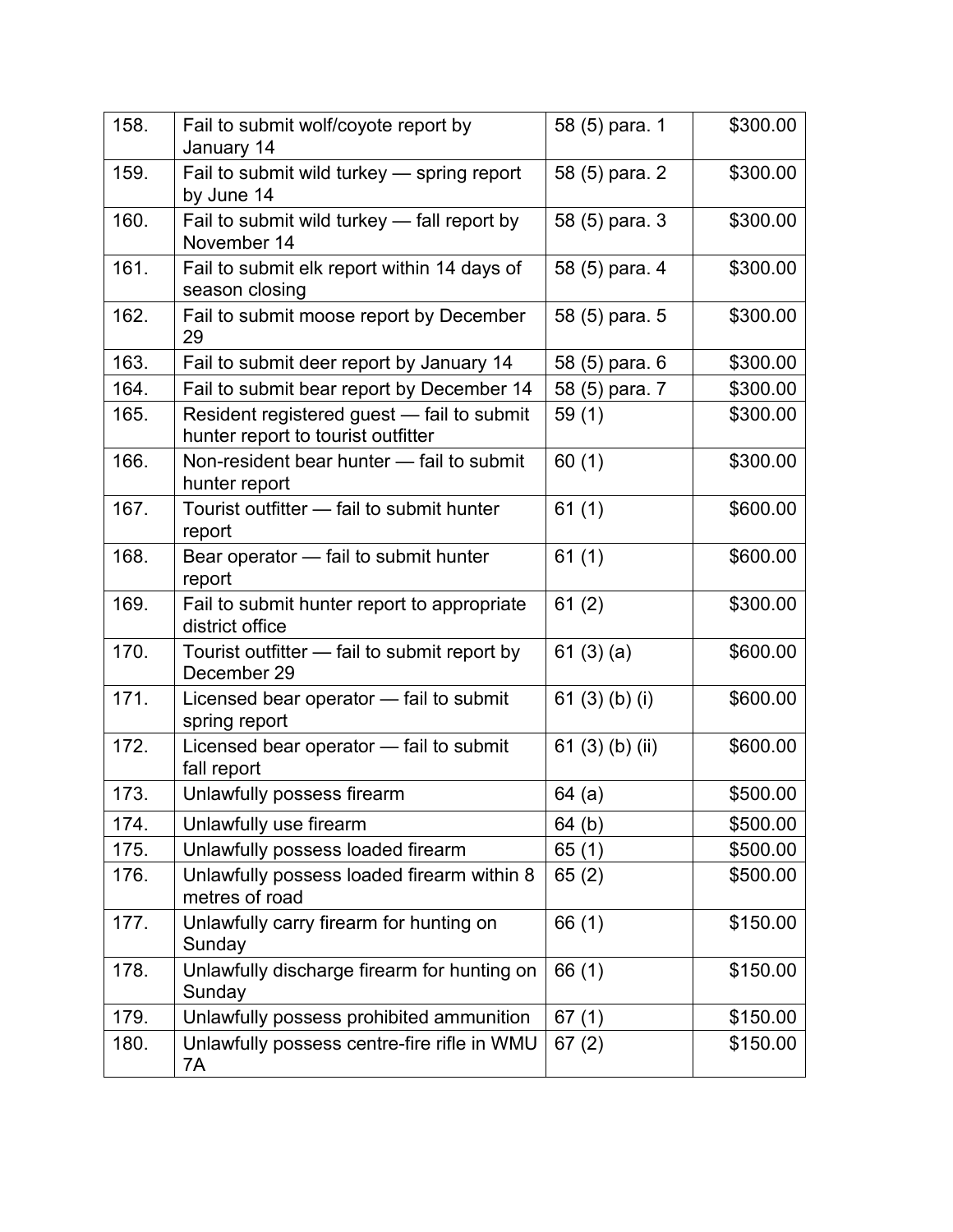| 181. | Use prohibited firearm during deer hunt                                                          | 70             | \$300.00 |
|------|--------------------------------------------------------------------------------------------------|----------------|----------|
| 182. | Carry prohibited firearm during deer hunt                                                        | 70             | \$300.00 |
| 183. | Use prohibited firearm during elk hunt                                                           | 70             | \$300.00 |
| 184. | Carry prohibited firearm during elk hunt                                                         | 70             | \$300.00 |
| 185. | Use prohibited firearm during moose hunt                                                         | 70             | \$300.00 |
| 186. | Carry prohibited firearm during moose<br>hunt                                                    | 70             | \$300.00 |
| 187. | Use rim-fire rifle when hunting big game                                                         | 75             | \$300.00 |
| 188. | Unlawfully use shotgun when hunting big<br>game                                                  | 75             | \$300.00 |
| 189. | Use prohibited shot when hunting big<br>game                                                     | 75             | \$300.00 |
| 190. | Hunt pheasant with rifle                                                                         | 76             | \$300.00 |
| 191. | Unlawfully possess centre-fire rifle while<br>small game hunting                                 | 77(1)(a)       | \$300.00 |
| 192. | Unlawfully use centre-fire rifle while small<br>game hunting                                     | 77(1)(a)       | \$300.00 |
| 193. | Unlawfully possess prohibited shells while<br>small game hunting                                 | 77 $(1)$ $(b)$ | \$300.00 |
| 194. | Unlawfully use prohibited shells while<br>small game hunting                                     | $77(1)$ (b)    | \$300.00 |
| 195. | Carry rifle greater than .275 calibre -<br>specified areas                                       | 78             | \$200.00 |
| 196. | Use rifle greater than .275 calibre $-$<br>specified areas                                       | 78             | \$200.00 |
| 197. | Hunt double-crested cormorant with a<br>shotgun larger than 10 gauge                             | 78.2(1)        | \$300.00 |
| 198. | Hunt double-crested cormorant with shot<br>other than non-toxic shot                             | 78.2(1)        | \$300.00 |
| 199. | Possess shot other than non-toxic shot for<br>the purpose of hunting double-crested<br>cormorant | 78.2 (2) (a)   | \$300.00 |
| 200. | Hunt double-crested cormorant using a<br>shotgun loaded with a single projectile                 | 78.2(2)(b)     | \$300.00 |
| 201. | Hunt wild turkey with prohibited firearm                                                         | 79(1)          | \$300.00 |
| 202. | Hunt wild turkey with prohibited shot                                                            | 79 (1) (a)     | \$300.00 |
| 203. | Hunt wild turkey with prohibited arrow                                                           | 79 (1) (b)     | \$300.00 |
| 204. | Hunt wild turkey with prohibited bolt                                                            | 79 (1) (b)     | \$300.00 |
| 205. | Use prohibited firearm during wild turkey<br>hunt                                                | 79(2)          | \$300.00 |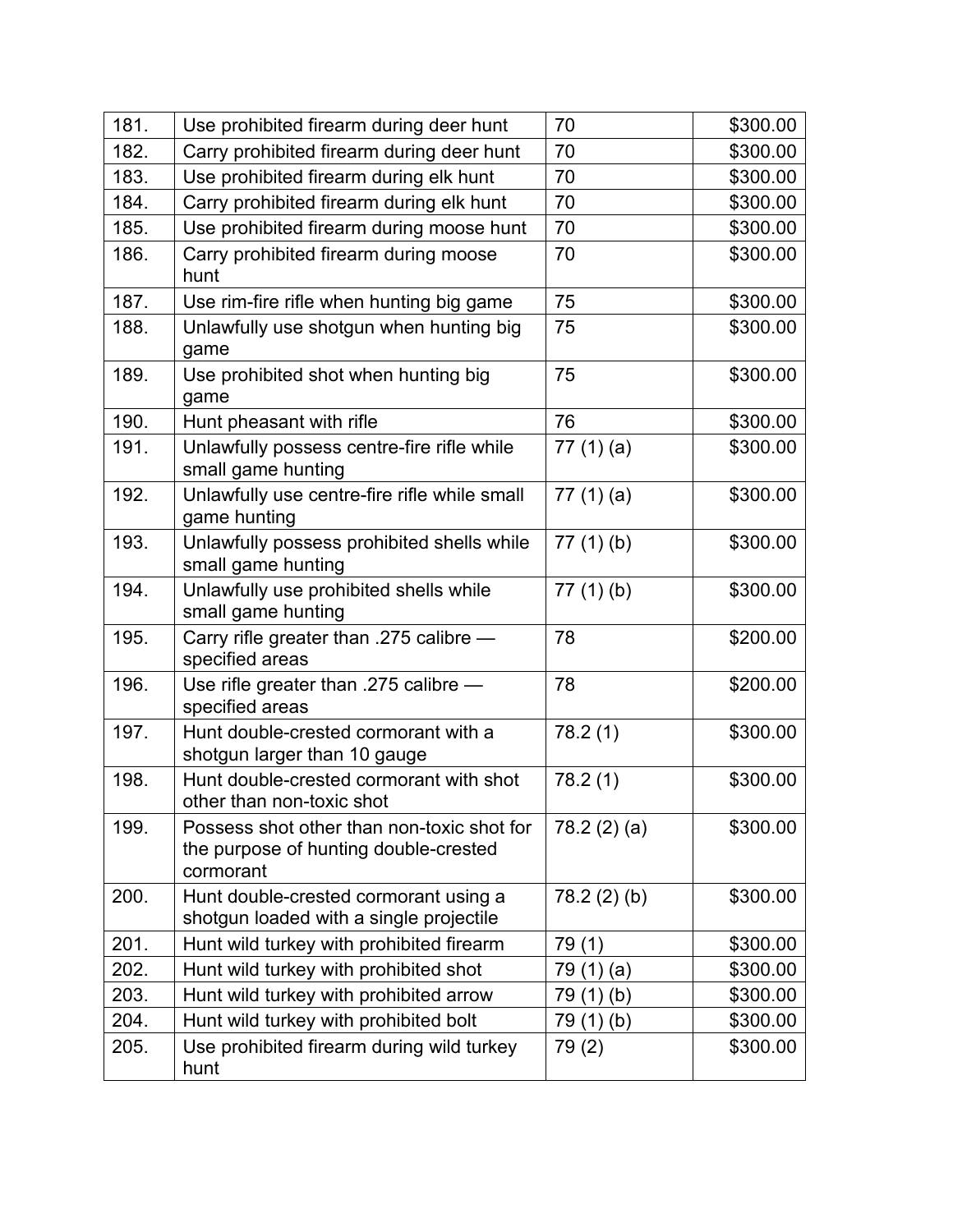| 206. | Hunt big game with prohibited bow                                     | 82       | \$300.00 |
|------|-----------------------------------------------------------------------|----------|----------|
| 207. | Hunt big game with prohibited arrow                                   | 82       | \$300.00 |
| 208. | Hunt big game with prohibited bolt                                    | 82       | \$300.00 |
| 209. | Hunt big game with weapon other than<br>firearm                       | 83       | \$300.00 |
| 210. | Hunt bullfrog with a prohibited firearm                               | 84 (1)   | \$200.00 |
| 211. | Hunt elk with dog                                                     | 86(2)    | \$200.00 |
| 212. | Use firearm during chase during closed<br>season                      | 89(3)(a) | \$150.00 |
| 213. | Carry firearm during chase during closed<br>season                    | 89(3)(a) | \$150.00 |
| 214. | Kill wildlife during chase during closed<br>season                    | 89(3)(b) | \$200.00 |
| 215. | Capture wildlife during chase during<br>closed season                 | 89(3)(b) | \$250.00 |
| 216. | Chase raccoon without licensed dog as<br>required                     | 89 (4)   | \$150.00 |
| 217. | Chase red fox, coyote or wolf without dog<br>as required              | 89(5)    | \$150.00 |
| 218. | Chase coyote or wolf during day in<br>prohibited area                 | 89 (6)   | \$250.00 |
| 219. | Non-resident - hunt deer without guide                                | 94(3)(a) | \$200.00 |
| 220. | Non-resident - hunt moose without guide                               | 94(3)(a) | \$200.00 |
| 221. | Non-resident - hunt deer without<br>minimum number of guides          | 94(3)(b) | \$200.00 |
| 222. | Non-resident - hunt moose without<br>minimum number of guides         | 94(3)(b) | \$200.00 |
| 223. | Unlawfully permit person to hunt on game<br>bird hunting preserve     | 97.1(2)  | \$500.00 |
| 224. | Unlawfully hunt species of game bird on<br>game bird hunting preserve | 97.1(3)  | \$250.00 |
| 225. | Unlawfully remove game bird from<br>preserve                          | 99(1)    | \$150.00 |
| 226. | Fail to retain statement                                              | 99(2)    | \$150.00 |
| 227. | Fail to deliver statement                                             | 99(3)    | \$150.00 |
| 228. | Unlawfully hunt in provincial park                                    | 104      | \$200.00 |
| 229. | Unlawfully hunt on Crown land                                         | 104      | \$200.00 |
| 230. | Fail to hunt from rented site                                         | 109(2)   | \$200.00 |
| 231. | Unlawfully erect blind for rent                                       | 116      | \$200.00 |
| 232. | Erect blind without authority                                         | 117(2)   | \$200.00 |